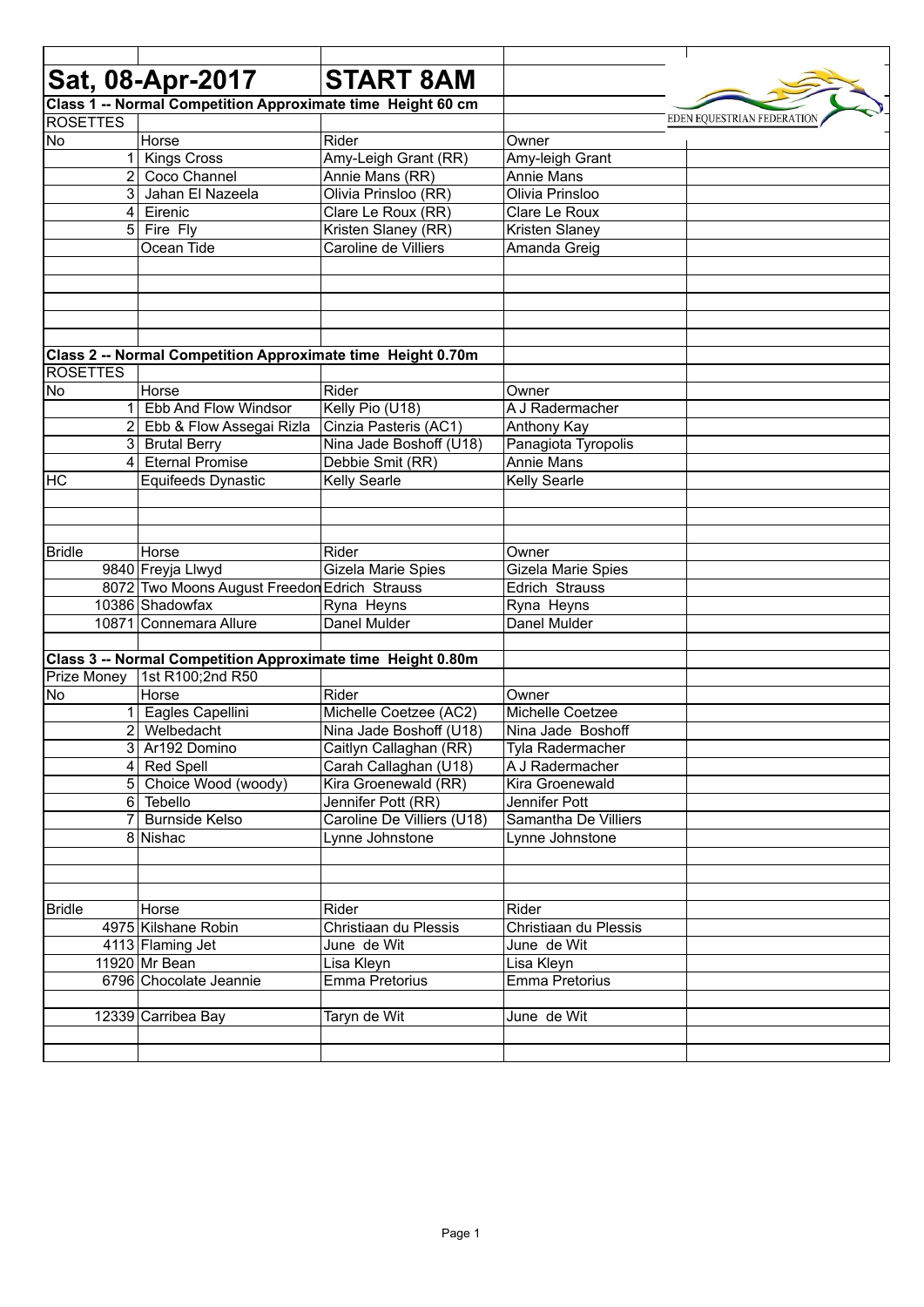|                    | Class 4 -- Normal Competition Approximate time Height 0.90m   |                                                 |                             |  |
|--------------------|---------------------------------------------------------------|-------------------------------------------------|-----------------------------|--|
| Prize Money        | 1st R100                                                      |                                                 |                             |  |
| No                 | Horse                                                         | Rider                                           | Owner                       |  |
| 1                  | Weathertalk                                                   | Matthew Oosthuizen (U18)                        | Matthew Oosthuizen          |  |
| $\overline{2}$     | Bam Bam                                                       | Kelly Pio (U18)                                 | Kelly Pio                   |  |
|                    | 3 My Rocket                                                   | Jana Nothnagel (U18)                            | Jana Nothnagel              |  |
|                    | 4 Equifeeds Strictly Cash                                     | Shirley Searle (AC2)                            | <b>Shirley Searle</b>       |  |
|                    | 5 Gangham Style                                               | Lynne Johnston                                  | Lynne Johnston              |  |
| <b>REC</b>         | Northern banker                                               | Jenny Pott                                      | Jenny Pott                  |  |
|                    |                                                               |                                                 |                             |  |
|                    |                                                               |                                                 |                             |  |
|                    |                                                               |                                                 |                             |  |
|                    |                                                               |                                                 |                             |  |
| <b>Bridle</b>      | Horse                                                         | Rider                                           | Owner                       |  |
|                    | 10224 League Of His Own                                       | Carlea Van Wyk                                  | Carlea Van Wyk              |  |
|                    | 10064 King Arthur                                             | Chantelle Saayman                               | Chantelle Saayman           |  |
|                    | 10364 Jingle Belles Holly                                     | Shaylyn Smith                                   | Shaylyn Smith               |  |
|                    |                                                               |                                                 |                             |  |
|                    |                                                               |                                                 |                             |  |
|                    |                                                               |                                                 |                             |  |
|                    |                                                               |                                                 |                             |  |
|                    |                                                               |                                                 |                             |  |
|                    | Class 5 -- Normal Competition Approximate time Height 1.00m   |                                                 |                             |  |
| Prize Money        | 1st R100;2nd R50                                              |                                                 |                             |  |
| No                 | Horse                                                         | Rider                                           | Owner                       |  |
|                    | Callaho Fleur-de-lys                                          | Neena De Klerk (U18)                            | Neena De Klerk              |  |
| 2                  | Cartier                                                       | Jana Nothnagel (U18)                            | Jana Nothnagel              |  |
|                    | 3 Bronze Cross                                                | Samantha De Villiers (U18) Samantha De Villiers |                             |  |
| 4                  | <b>Irish Rambo</b>                                            | Caroline De Villiers (U18)                      | <b>Caroline De Villiers</b> |  |
|                    | 5 Piano Man                                                   | Mark Jacobs (AC2)                               | Mark Jacobs                 |  |
| <b>HC</b>          | <b>River Dancer</b>                                           | <b>Emily Caitness</b>                           | <b>Emily Caitness</b>       |  |
|                    |                                                               |                                                 |                             |  |
|                    | 11449 Danzig's Spirit                                         | Linda Squair                                    | Linda Squair                |  |
|                    |                                                               |                                                 |                             |  |
|                    |                                                               |                                                 |                             |  |
|                    | Class 7 -- Normal Competition Approximate time Height 1.20m   |                                                 |                             |  |
| Prize Money        | 1st R50                                                       |                                                 |                             |  |
| NO                 | Horse                                                         | Rider                                           | Owner                       |  |
|                    | Bluebell                                                      | Samantha De Villiers (U18) Samantha De Villiers |                             |  |
|                    |                                                               |                                                 |                             |  |
|                    |                                                               |                                                 |                             |  |
|                    |                                                               |                                                 |                             |  |
|                    |                                                               |                                                 |                             |  |
|                    |                                                               |                                                 |                             |  |
|                    | Class 7.3 -- Normal Competition Approximate time Height 1.20m |                                                 |                             |  |
| Prize Money        | 1st R50                                                       |                                                 |                             |  |
| No                 | Horse                                                         | Rider                                           | Owner                       |  |
|                    | <b>Kilshane Noell</b>                                         | Carah Callaghan (U18)                           | Carah Callaghan             |  |
|                    |                                                               |                                                 |                             |  |
|                    |                                                               |                                                 |                             |  |
|                    |                                                               |                                                 |                             |  |
|                    |                                                               |                                                 |                             |  |
|                    |                                                               |                                                 |                             |  |
|                    | Class 8 -- A2 Competition Approximate time Height 1.20m       |                                                 |                             |  |
| <b>Prize Money</b> | <b>1st R50</b>                                                |                                                 |                             |  |
|                    |                                                               |                                                 |                             |  |
| No                 | Horse                                                         | Rider                                           | Owner                       |  |
| 1                  | Bluebell                                                      | Samantha De Villiers (U18)                      | Samantha De Villiers        |  |
|                    |                                                               |                                                 |                             |  |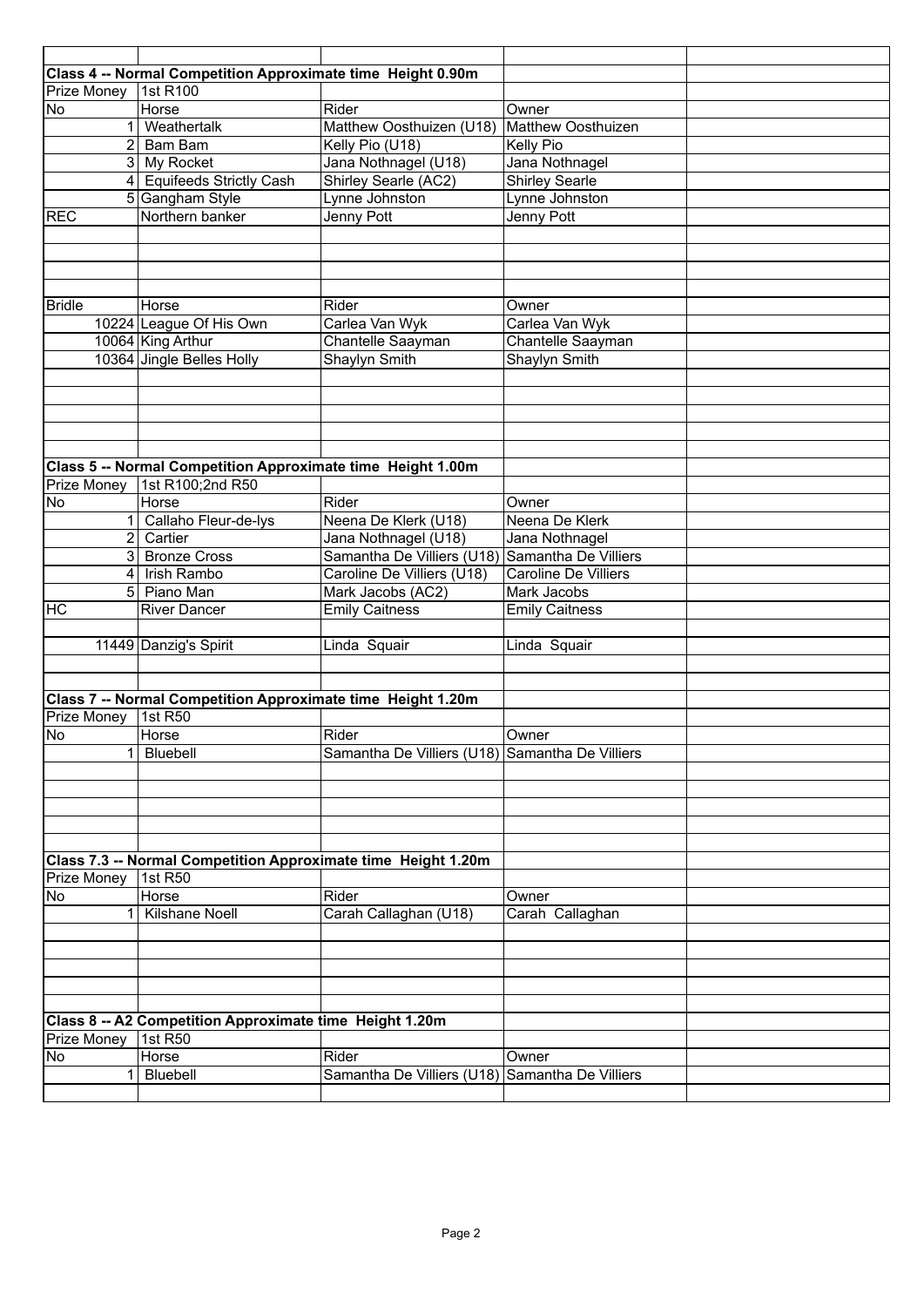|                | Class 8.3 -- A2 Competition Approximate time Height 1.20m |                            |                             |  |
|----------------|-----------------------------------------------------------|----------------------------|-----------------------------|--|
| Prize Money    | 1st R50                                                   |                            |                             |  |
| No             | Horse                                                     | Rider                      | Owner                       |  |
| 1 <sup>1</sup> | Kilshane Noell                                            | Carah Callaghan (U18)      | Carah Callaghan             |  |
|                |                                                           |                            |                             |  |
|                |                                                           |                            |                             |  |
|                |                                                           |                            |                             |  |
|                |                                                           |                            |                             |  |
|                |                                                           |                            |                             |  |
|                | Class 9 -- A2 Competition Approximate time Height 1.10m   |                            |                             |  |
| Prize Money    | 1st R50                                                   |                            |                             |  |
| <b>No</b>      | Horse                                                     | Rider                      | Owner                       |  |
| $\mathbf{1}$   | Irish Rambo                                               | Caroline De Villiers (U18) | <b>Caroline De Villiers</b> |  |
|                |                                                           |                            |                             |  |
|                |                                                           |                            |                             |  |
|                |                                                           |                            |                             |  |
|                |                                                           |                            |                             |  |
|                | Class 10 -- A2 Competition Approximate time Height 1.00m  |                            |                             |  |
| Prize Money    | 1st R100;2nd R50                                          |                            |                             |  |
| No             | Horse                                                     | Rider                      | Owner                       |  |
| 11             | Cartier                                                   | Jana Nothnagel (U18)       | Jana Nothnagel              |  |
| 2 <sub>1</sub> | <b>Bronze Cross</b>                                       | Samantha De Villiers (U18) | Samantha De Villiers        |  |
|                | 3 Callaho Fleur-de-lys                                    | Neena De Klerk (U18)       | Neena De Klerk              |  |
| $\overline{4}$ | Piano Man                                                 | Mark Jacobs (AC2)          | Mark Jacobs                 |  |
|                | 5 Equifeeds Strictly Cash                                 | Shirley Searle (AC2)       | <b>Shirley Searle</b>       |  |
|                | 6 Gangham Style                                           | Lynne Johnston             | Lynne Johnston              |  |
| <b>HC</b>      | <b>River Dancer</b>                                       | <b>Emily Caitness</b>      | <b>Emily Caitness</b>       |  |
|                |                                                           |                            |                             |  |
|                | 11449 Danzig's Spirit                                     | Linda Squair               | Linda Squair                |  |
|                |                                                           |                            |                             |  |
|                |                                                           |                            |                             |  |
|                |                                                           |                            |                             |  |
|                | Class 11 -- A2 Competition Approximate time Height 0.90m  |                            |                             |  |
| Prize Money    | 1st R100;2nd R50                                          |                            |                             |  |
| No             | Horse                                                     | Rider                      | Owner                       |  |
| 1 <sup>1</sup> | Welbedacht                                                | Nina Jade Boshoff (U18)    | Nina Jade Boshoff           |  |
| 2              | My Rocket                                                 | Jana Nothnagel (U18)       | Jana Nothnagel              |  |
|                | 3 Weathertalk                                             | Matthew Oosthuizen (U18)   | Matthew Oosthuizen          |  |
|                | 4 Bam Bam                                                 | Kelly Pio (U18)            | Kelly Pio                   |  |
|                | 5 Eagles Capellini                                        | Michelle Coetzee (AC2)     | Michelle Coetzee            |  |
|                | 6 Nishac                                                  | Lynne Johnstone            | Lynne Johnstone             |  |
| <b>REC</b>     | Northern banker                                           | Jenny Pott                 | Jenny Pott                  |  |
|                |                                                           |                            |                             |  |
|                |                                                           |                            |                             |  |
|                |                                                           |                            |                             |  |
|                |                                                           |                            |                             |  |
| <b>Bridle</b>  | Horse                                                     | Rider                      | Owner                       |  |
|                | 10224 League Of His Own                                   | Carlea Van Wyk             | Carlea Van Wyk              |  |
|                | 10064 King Arthur                                         | Chantelle Saayman          | Chantelle Saayman           |  |
|                | 10364 Jingle Belles Holly                                 | Shaylyn Smith              | Shaylyn Smith               |  |
|                |                                                           |                            |                             |  |



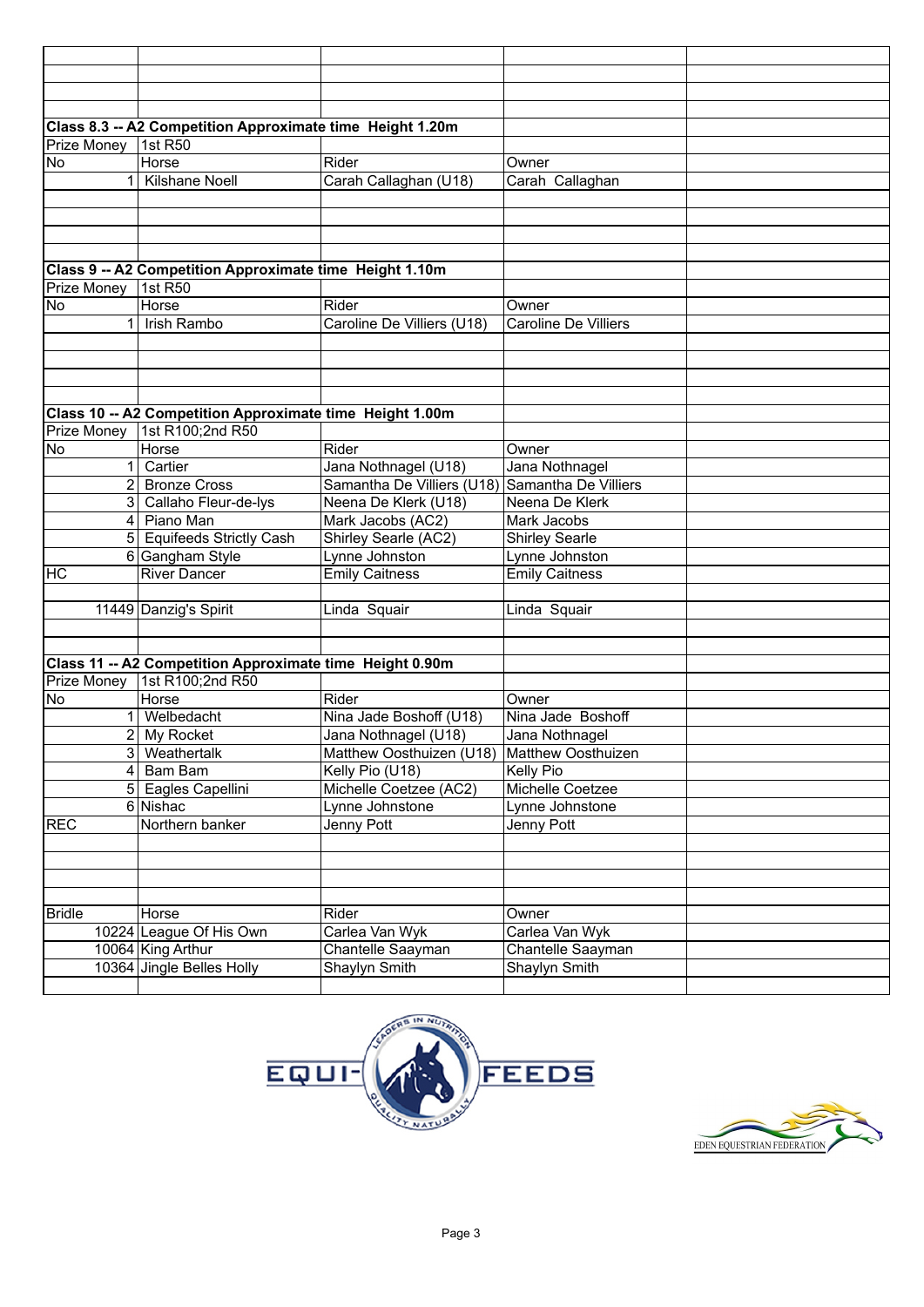|                 | Class 12 -- A2 Competition Approximate time Height 0.80m |                              |                              |                                              |
|-----------------|----------------------------------------------------------|------------------------------|------------------------------|----------------------------------------------|
|                 | Prize Money 1st R100;2nd R50                             |                              |                              |                                              |
| <b>No</b>       | Horse                                                    | Rider                        | Owner                        |                                              |
|                 | <b>Red Spell</b>                                         | Carah Callaghan (U18)        | A J Radermacher              |                                              |
| 2               | Tebello                                                  | Jennifer Pott (RR)           | Jennifer Pott                |                                              |
| 3 <sup>1</sup>  | Ar192 Domino                                             | Caitlyn Callaghan (RR)       | Tyla Radermacher             |                                              |
| $\overline{4}$  | Choice Wood (woody)                                      | Kira Groenewald (RR)         | Kira Groenewald              |                                              |
| 51              | <b>Burnside Kelso</b>                                    | Caroline De Villiers (U18)   | Samantha De Villiers         |                                              |
|                 |                                                          |                              |                              |                                              |
|                 |                                                          |                              |                              |                                              |
| <b>Bridle</b>   | Horse                                                    | Rider                        | Owner                        | School                                       |
|                 | 4113 Flaming Jet                                         | June de Wit                  | June de Wit                  | Glenwood House                               |
|                 | 11920 Mr Bean                                            |                              |                              |                                              |
|                 | 6796 Chocolate Jeannie                                   | Lisa Kleyn<br>Emma Pretorius | Lisa Kleyn<br>Emma Pretorius | Hoërskool Outeniqua<br><b>Glenwood House</b> |
|                 |                                                          |                              |                              |                                              |
|                 | 4975 Kilshane Robin                                      | Christiaan du Plessis        | Christiaan du Plessis        | <b>Cape Home Educators</b>                   |
|                 |                                                          |                              |                              |                                              |
|                 | 12339 Carribea Bay                                       | Taryn de Wit                 | June de Wit                  |                                              |
|                 |                                                          |                              |                              |                                              |
|                 |                                                          |                              |                              |                                              |
|                 |                                                          |                              |                              |                                              |
|                 | Class 13 -- A2 Competition Approximate time Height 0.70m |                              |                              |                                              |
| <b>ROSETTES</b> |                                                          |                              |                              |                                              |
| No              | Horse                                                    | Rider                        | Owner                        |                                              |
|                 | <b>Eternal Promise</b>                                   | Debbie Smit (RR)             | <b>Annie Mans</b>            |                                              |
|                 | Ebb & Flow Assegai Rizla                                 | Cinzia Pasteris (AC1)        | Anthony Kay                  |                                              |
| 3 <sup>1</sup>  | Jahan El Nazeela                                         | Olivia Prinsloo (RR)         | Olivia Prinsloo              |                                              |
| 4 <sup>1</sup>  | Fire Fly                                                 | Kristen Slaney (RR)          | Kristen Slaney               |                                              |
|                 | 5 Ebb And Flow Windsor                                   | Kelly Pio (U18)              | A J Radermacher              |                                              |
| $6 \mid$        | <b>Brutal Berry</b>                                      | Nina Jade Boshoff (U18)      | Panagiota Tyropolis          |                                              |
| HC              | Equifeeds Dynastic                                       | Kelly Searle                 | Kelly Searle                 |                                              |
|                 |                                                          |                              |                              |                                              |
|                 |                                                          |                              |                              |                                              |
|                 |                                                          |                              |                              |                                              |
| <b>Bridle</b>   | Horse                                                    | Rider                        | Owner                        |                                              |
|                 | 9840 Freyja Llwyd                                        | Gizela Marie Spies           | Gizela Marie Spies           |                                              |
|                 | 8072 Two Moons August Freedon Edrich Strauss             |                              | Edrich Strauss               |                                              |
|                 | 10386 Shadowfax                                          | Ryna Heyns                   | Ryna Heyns                   |                                              |
|                 | 10871 Connemara Allure                                   | Danel Mulder                 | Danel Mulder                 |                                              |
|                 |                                                          |                              |                              |                                              |
|                 |                                                          |                              |                              |                                              |
|                 |                                                          |                              |                              |                                              |
|                 |                                                          |                              |                              |                                              |
|                 |                                                          |                              |                              |                                              |
|                 | Class 14 -- A2 Competition Approximate time Height 60 cm |                              |                              |                                              |
| <b>ROSETTES</b> |                                                          |                              |                              |                                              |
| No              | Horse                                                    | Rider                        | Owner                        |                                              |
|                 | 1 Kings Cross                                            | Amy-Leigh Grant (RR)         | Amy-leigh Grant              |                                              |
|                 | 2 Eirenic                                                | Clare Le Roux (RR)           | Clare Le Roux                |                                              |
| 3 <sup>1</sup>  | Coco Channel                                             | Annie Mans (RR)              | Annie Mans                   |                                              |
|                 | Ocean Tide                                               | Caroline de Villiers         | Amanda Greig                 |                                              |
|                 |                                                          |                              |                              |                                              |

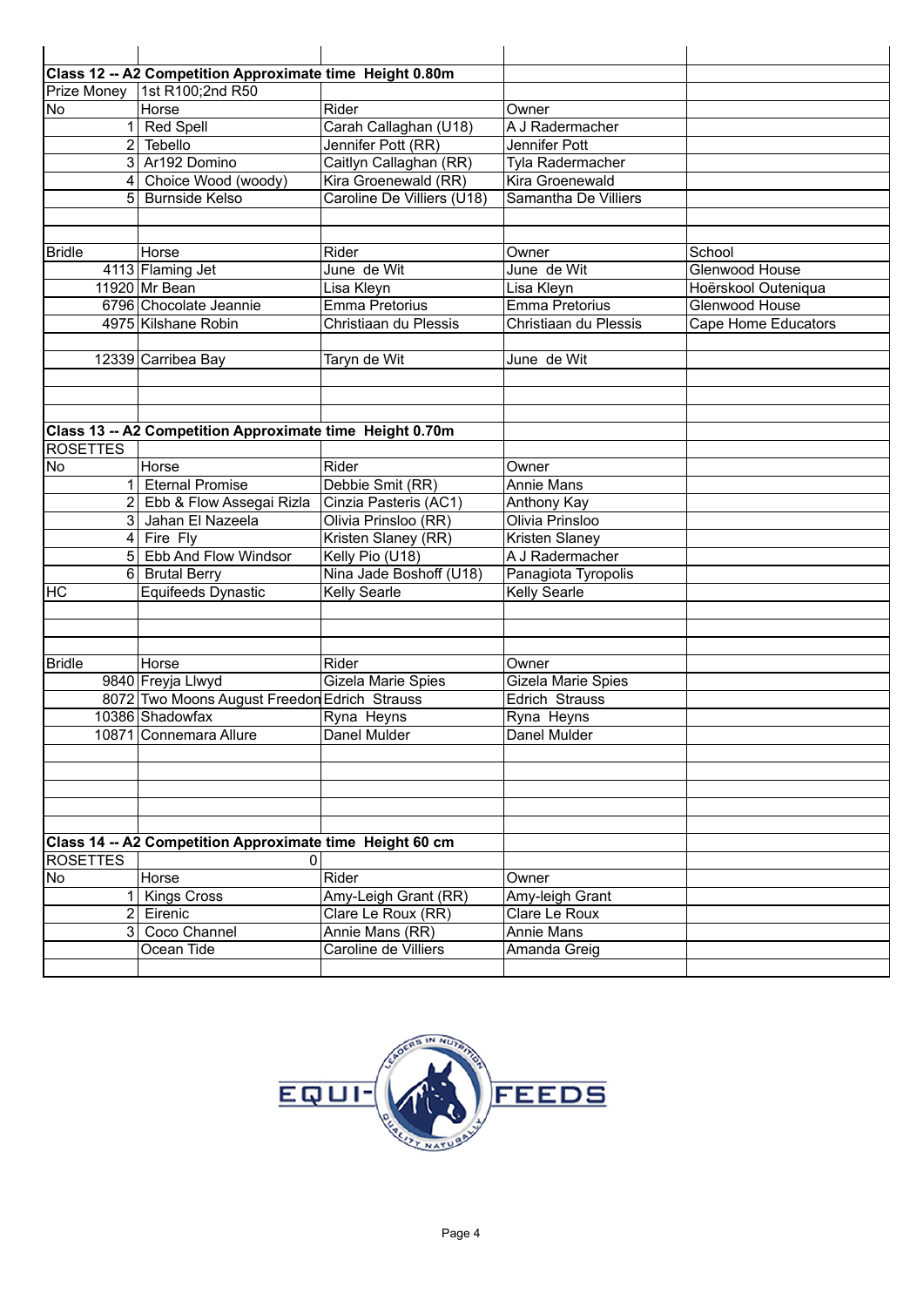| <b>Primary School</b> |                                |                            |                            |                            |
|-----------------------|--------------------------------|----------------------------|----------------------------|----------------------------|
|                       |                                |                            |                            | <b>Ideal Time</b>          |
|                       | Class P0SJ02b (10 up) Off Lead |                            |                            |                            |
|                       | JUMPING 40cm IDEAL TIME        |                            |                            |                            |
| <b>Ideal Time</b>     |                                |                            |                            |                            |
| <b>Bridle</b>         | Horse                          | Rider                      | Owner                      | School                     |
|                       | $\overline{12333}$ Archie      | Evanca Schoeman            | Evanca Schoeman            | Laerskool Park             |
|                       |                                |                            |                            |                            |
| Class P1SJ04          |                                |                            |                            |                            |
|                       | JUMPING 50cm IDEAL TIME        |                            |                            |                            |
| <b>Ideal Time</b>     |                                |                            |                            |                            |
| <b>Bridle</b>         | Horse                          | Rider                      | Owner                      | School                     |
| 12337 Nina            |                                | Sunique Stander            | Sunique Stander            | Laerskool George Suid      |
|                       | 7782 Mount Olympus Beowulf     | Sarah de Wit               | Sarah de Wit               | <b>Glenwood House Prep</b> |
|                       |                                |                            |                            |                            |
|                       |                                |                            |                            |                            |
|                       |                                |                            |                            | A2 (FEI ART. 238.2.1)      |
| Class P1SJ03          |                                |                            |                            |                            |
| JUMPING 50cm          |                                |                            |                            |                            |
| A2 (FEI ART. 238.2.1) |                                |                            |                            |                            |
|                       |                                |                            |                            |                            |
| <b>Bridle</b>         | Horse                          | Rider                      | Owner                      | School                     |
| 12337 Nina            |                                | Sunique Stander            | Sunique Stander            | Laerskool George Suid      |
|                       | 7782 Mount Olympus Beowulf     | Sarah de Wit               | Sarah de Wit               | Glenwood House Prep        |
|                       |                                |                            |                            |                            |
|                       |                                |                            |                            |                            |
| Class P2SJ05          |                                |                            |                            |                            |
| <b>JUMPING 60cm</b>   |                                |                            |                            |                            |
| A2 (FEI ART. 238.2.1) |                                |                            |                            |                            |
|                       |                                |                            |                            |                            |
| <b>Bridle</b>         | Horse                          | Rider                      | Owner                      | School                     |
|                       | 9514 Lucky Dip                 | Vida Bacon                 | Vida Bacon                 | Glenwood House Prep        |
|                       | 11840 strider                  | <b>Holly Crowther</b>      | Caroline de Villiers       | <b>Hoekwil Primary</b>     |
|                       | 11845 Rainmaker                | Daniela Ferreira           | Daniela Ferreira           | Hoekwil Primary            |
|                       | 7577 Kilshane Ovoca            | Anna-Marie du Plessis      | Anna-Marie du Plessis      | Cape Home Educators Prep   |
|                       | 10257 Tatooine Glamour Girl    | Rosslyn Squair             | Rosslyn Squair             | <b>Blanco Laerskool</b>    |
|                       | 10232 Foresyte Bo Peep         | Frederick Van Rijckevorsel | Frederick Van Rijckevorsel | Glenwood House Prep        |
|                       | 11526 Burnside Glencoe Breez   | Anika Botha                | Anika Botha                | Cape Home Educators Prep   |
|                       |                                |                            |                            |                            |
| Class P3SJ07          |                                |                            |                            |                            |
| JUMPING 70cm          |                                |                            |                            |                            |
| A2 (FEI ART. 238.2.1) |                                |                            |                            |                            |
|                       |                                |                            |                            |                            |
| <b>Bridle</b>         | Horse                          | Rider                      | Owner                      | School                     |
|                       | 5863 Hat Swenk                 | Nicole du Plessis          | Nicole du Plessis          | Impact Home Schooling      |
| 10324 Dune            |                                | Lise Delport               | Lise Delport               | Milkwood Primary           |
|                       | 5844 Baltimore Huttondowns     | Gia de Klerk               | Gia de Klerk               | Oakhill School (Primary)   |
|                       | 12354 Posh Josh                | Lisa Du Plessis            | Michelle Klaassen          | Blanco Laerskool           |

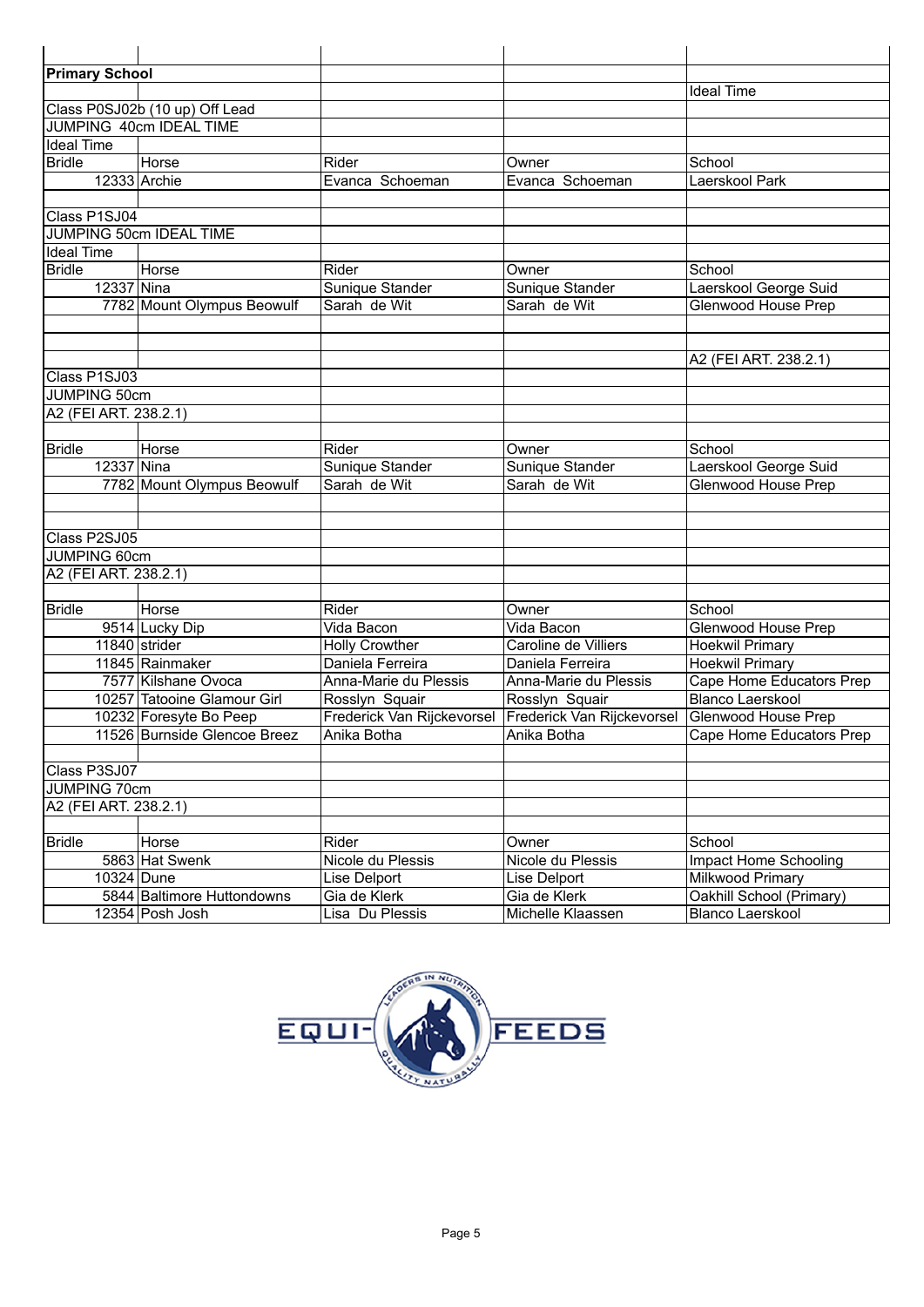| Class P4SJ09                         |                                      |                            |                                      |                                  |
|--------------------------------------|--------------------------------------|----------------------------|--------------------------------------|----------------------------------|
| JUMPING 80cm                         |                                      |                            |                                      |                                  |
| A2 (FEI ART. 238.2.1)                |                                      |                            |                                      |                                  |
|                                      |                                      |                            |                                      |                                  |
| <b>Bridle</b>                        | Horse                                | Rider                      | Owner                                | School                           |
|                                      | 8173 Mr Hunny                        | Tyler-ann Caithness        | Tyler-ann Caithness                  | Plettenberg Bay Primary          |
|                                      | 10233 Kilshane Bluebell              | Thomas Van Rijckevorsel    | Thomas Van Rijckevorsel              | Glenwood House Prep              |
|                                      | 5844 Leeu Kloof Ivoor                | Gia de Klerk               | Gia de Klerk                         | Oakhill School (Primary)         |
|                                      | 6653 Buttercup                       | Jenna Leigh Kruger         | Jenna Leigh Kruger                   | <b>Holy Cross Primary School</b> |
|                                      | 11902 Dinkum                         | Rochelle Wittmann          | Rochelle Wittmann                    | Laerskool George Suid            |
|                                      |                                      |                            |                                      |                                  |
| Class P5SJ11                         |                                      |                            |                                      |                                  |
| JUMPING 90cm                         |                                      |                            |                                      |                                  |
| A2 (FEI ART. 238.2.1)                |                                      |                            |                                      |                                  |
|                                      |                                      |                            |                                      |                                  |
| <b>Bridle</b>                        | Horse                                | Rider                      | Owner                                | School                           |
|                                      | 6378 Kilshane Moyne                  | Pippa Squair               | Pippa Squair                         | <b>Blanco Laerskool</b>          |
|                                      | 10233 Highover Maria                 | Thomas Van Rijckevorsel    | Thomas Van Rijckevorsel              | Glenwood House Prep              |
|                                      |                                      |                            |                                      |                                  |
|                                      |                                      |                            |                                      |                                  |
|                                      |                                      |                            |                                      |                                  |
|                                      |                                      |                            | Normal Competition (FEI ART 238.2.2) |                                  |
|                                      | Class P0SJ01b (10 up) Off Lead       |                            |                                      |                                  |
| JUMPING 40cm                         |                                      |                            |                                      |                                  |
|                                      | Normal Competition (FEI ART 238.2.2) |                            |                                      |                                  |
|                                      |                                      |                            |                                      |                                  |
| <b>Bridle</b>                        | Horse                                | Rider                      | Owner                                |                                  |
|                                      | 12333 Archie                         | Evanca Schoeman            | Evanca Schoeman                      |                                  |
|                                      |                                      |                            |                                      |                                  |
| Class P2SJ06                         |                                      |                            |                                      |                                  |
|                                      | JUMPING 60cm COMPETITION             |                            |                                      |                                  |
|                                      | Normal Competition (FEI ART 238.2.2) |                            |                                      |                                  |
|                                      |                                      |                            |                                      |                                  |
| <b>Bridle</b>                        | Horse                                | Rider                      | Owner                                |                                  |
|                                      | 11845 Rainmaker                      | Daniela Ferreira           | Daniela Ferreira                     |                                  |
|                                      | 7577 Kilshane Ovoca                  | Anna-Marie du Plessis      | Anna-Marie du Plessis                |                                  |
|                                      | 10257 Tatooine Glamour Girl          | Rosslyn Squair             | Rosslyn Squair                       |                                  |
|                                      | 10232 Foresyte Bo Peep               | Frederick Van Rijckevorsel | Frederick Van Rijckevorsel           |                                  |
|                                      | 11526 Burnside Glencoe Breez         |                            | Anika Botha                          |                                  |
|                                      |                                      | Anika Botha<br>Vida Bacon  |                                      |                                  |
|                                      | 9514 Lucky Dip<br>11840 strider      | <b>Holly Crowther</b>      | Vida Bacon<br>Caroline de Villiers   |                                  |
|                                      |                                      |                            |                                      |                                  |
|                                      |                                      |                            |                                      |                                  |
| Class P3SJ08                         |                                      |                            |                                      |                                  |
|                                      | JUMPING 70cm COMPETITION             |                            |                                      |                                  |
|                                      | Normal Competition (FEI ART 238.2.2) |                            |                                      |                                  |
|                                      |                                      |                            |                                      |                                  |
| <b>Bridle</b>                        | Horse                                | Rider                      | Owner                                |                                  |
|                                      | 5863 Hat Swenk                       | Nicole du Plessis          | Nicole du Plessis                    |                                  |
| 10324 Dune                           | 5844 Baltimore Huttondowns           | Lise Delport               | Lise Delport<br>Gia de Klerk         |                                  |
|                                      |                                      | Gia de Klerk               |                                      |                                  |
|                                      | 12354 Posh Josh                      | Lisa Du Plessis            | Michelle Klaassen                    |                                  |
|                                      |                                      |                            |                                      |                                  |
| Class P4SJ10                         |                                      |                            |                                      |                                  |
| JUMPING 80cm COMPETITION             |                                      |                            |                                      |                                  |
| Normal Competition (FEI ART 238.2.2) |                                      |                            |                                      |                                  |
|                                      |                                      |                            |                                      |                                  |
| <b>Bridle</b>                        | Horse                                | Rider                      | Owner                                |                                  |
|                                      | 6653 Buttercup                       | Jenna Leigh Kruger         | Jenna Leigh Kruger                   |                                  |
|                                      | 10233 Kilshane Bluebell              | Thomas Van Rijckevorsel    | Thomas Van Rijckevorsel              |                                  |
|                                      | 5844 Leeu Kloof Ivoor                | Gia de Klerk               | Gia de Klerk                         |                                  |
|                                      | 8173 Mr Hunny                        | <b>Tyler-ann Caithness</b> | <b>Tyler-ann Caithness</b>           |                                  |
|                                      | 11902 Dinkum                         | Rochelle Wittmann          | Rochelle Wittmann                    |                                  |
|                                      |                                      |                            |                                      |                                  |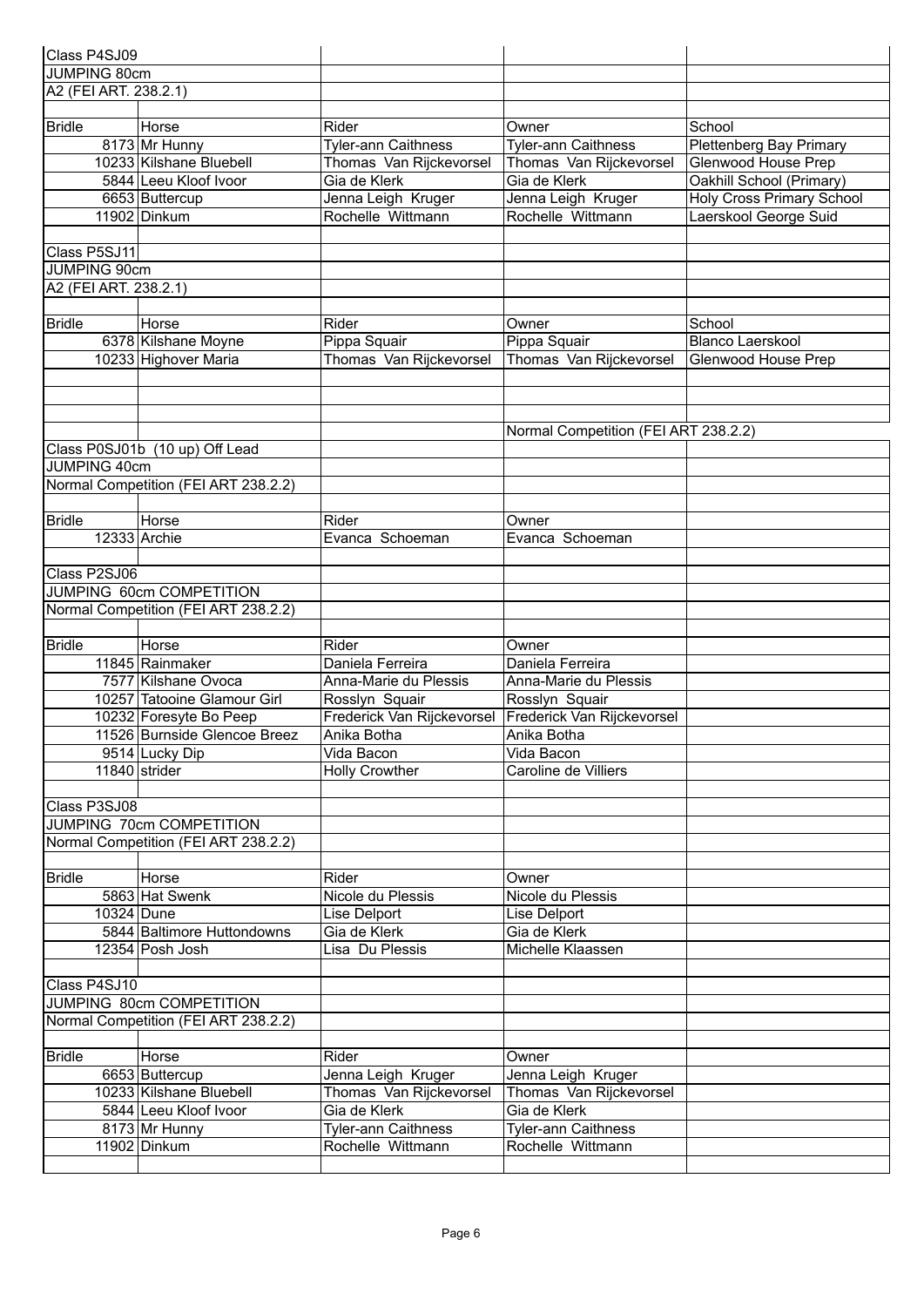| Class P5SJ12             |                                      |                                                                                |                           |  |
|--------------------------|--------------------------------------|--------------------------------------------------------------------------------|---------------------------|--|
| JUMPING 90cm COMPETITION |                                      |                                                                                |                           |  |
|                          | Normal Competition (FEI ART 238.2.2) |                                                                                |                           |  |
|                          |                                      |                                                                                |                           |  |
| <b>Bridle</b>            | Horse                                | Rider                                                                          | Owner                     |  |
|                          | 6378 Kilshane Moyne                  | Pippa Squair                                                                   | Pippa Squair              |  |
|                          | 10233 Highover Maria                 | Thomas Van Rijckevorsel                                                        | Thomas Van Rijckevorsel   |  |
|                          |                                      |                                                                                |                           |  |
|                          |                                      |                                                                                |                           |  |
|                          |                                      |                                                                                |                           |  |
|                          |                                      |                                                                                |                           |  |
| Sun, 09-Apr-2017         |                                      | START 10H30AM                                                                  |                           |  |
|                          |                                      | Class 15 -- Accumulator 10 with joker (Total 65) Approximate time Height 60 cm |                           |  |
| <b>ROSETTES</b>          | 0.00, 0.00                           |                                                                                |                           |  |
| No                       | Horse                                | Rider                                                                          | Owner                     |  |
| 1                        | Eirenic                              | Clare Le Roux (RR)                                                             | Clare Le Roux             |  |
| $\overline{2}$           | Fire Fly                             | Kristen Slaney (RR)                                                            | Kristen Slaney            |  |
| $\mathbf{3}$             | Jet Dot Com                          | Matthew Oosthuizen (U18)                                                       | Clare Le Roux             |  |
| $\vert$                  | Rainmaker                            | Daniela Machial Ferreira (RIDaniela Machial Ferreira                           |                           |  |
| 5 <sup>1</sup>           | Coco Channel                         | Annie Mans (RR)                                                                | Annie Mans                |  |
| 6 <sup>1</sup>           | Strider 1                            | Holly Crowther (RR)                                                            | <b>Holly Crowther</b>     |  |
| HC                       | <b>Whimsical Girl</b>                | Mirella Vrojlik                                                                |                           |  |
|                          | Ocean Tide                           | Caroline de Villiers                                                           |                           |  |
|                          |                                      |                                                                                |                           |  |
|                          |                                      |                                                                                |                           |  |
|                          |                                      |                                                                                |                           |  |
|                          |                                      | Class 16 -- Accumulator 10 with joker (Total 65) Approximate time Height 0.70m |                           |  |
| <b>ROSETTES</b>          |                                      |                                                                                |                           |  |
| No                       | Horse                                | Rider                                                                          | Owner                     |  |
|                          | Jahan El Nazeela                     | Olivia Prinsloo (RR)                                                           | Olivia Prinsloo           |  |
|                          | 2 Eternal Promise                    | Debbie Smit (RR)                                                               | Annie Mans                |  |
| 3 <sup>1</sup>           | Miles Away2                          | Julia Mc Gregor (AC2)                                                          | Julia Mc Gregor           |  |
| HC                       | <b>Whimsical Girl</b>                | Mirella Vrojlik                                                                |                           |  |
|                          |                                      |                                                                                |                           |  |
|                          |                                      |                                                                                |                           |  |
|                          |                                      |                                                                                |                           |  |
|                          |                                      |                                                                                |                           |  |
|                          |                                      | Class 17 -- Accumulator 10 with joker (Total 65) Approximate time Height 0.80m |                           |  |
| Prize Money 1st R100     |                                      |                                                                                |                           |  |
| No                       | Horse                                | Rider                                                                          | Owner                     |  |
|                          | Choice Wood (woody)                  | Kira Groenewald (RR)                                                           | Kira Groenewald           |  |
| 2                        | <b>Burnside Kelso</b>                | Caroline De Villiers (U18)                                                     | Samantha De Villiers      |  |
| 3                        | Connemara Allure                     | Danel Mulder (RR)                                                              | Danel Mulder              |  |
|                          |                                      |                                                                                |                           |  |
|                          |                                      |                                                                                |                           |  |
|                          |                                      |                                                                                |                           |  |
|                          |                                      |                                                                                |                           |  |
|                          |                                      |                                                                                |                           |  |
|                          |                                      | Class 18 -- Accumulator 10 with joker (Total 65) Approximate time Height 0.90m |                           |  |
| Prize Money              | 1st R100                             |                                                                                |                           |  |
| No                       | Horse                                | Rider                                                                          | Owner                     |  |
|                          | My Rocket                            | Jana Nothnagel (U18)                                                           | Jana Nothnagel            |  |
| $\overline{2}$           | Weathertalk                          | Matthew Oosthuizen (U18)                                                       | <b>Matthew Oosthuizen</b> |  |
| 3                        | Eagles Capellini                     | Michelle Coetzee (AC2)                                                         | Michelle Coetzee          |  |
|                          | 4 Nishac                             | Lynne Johnstone                                                                | Lynne Johnstone           |  |
|                          |                                      |                                                                                |                           |  |
|                          |                                      |                                                                                |                           |  |
|                          |                                      |                                                                                |                           |  |